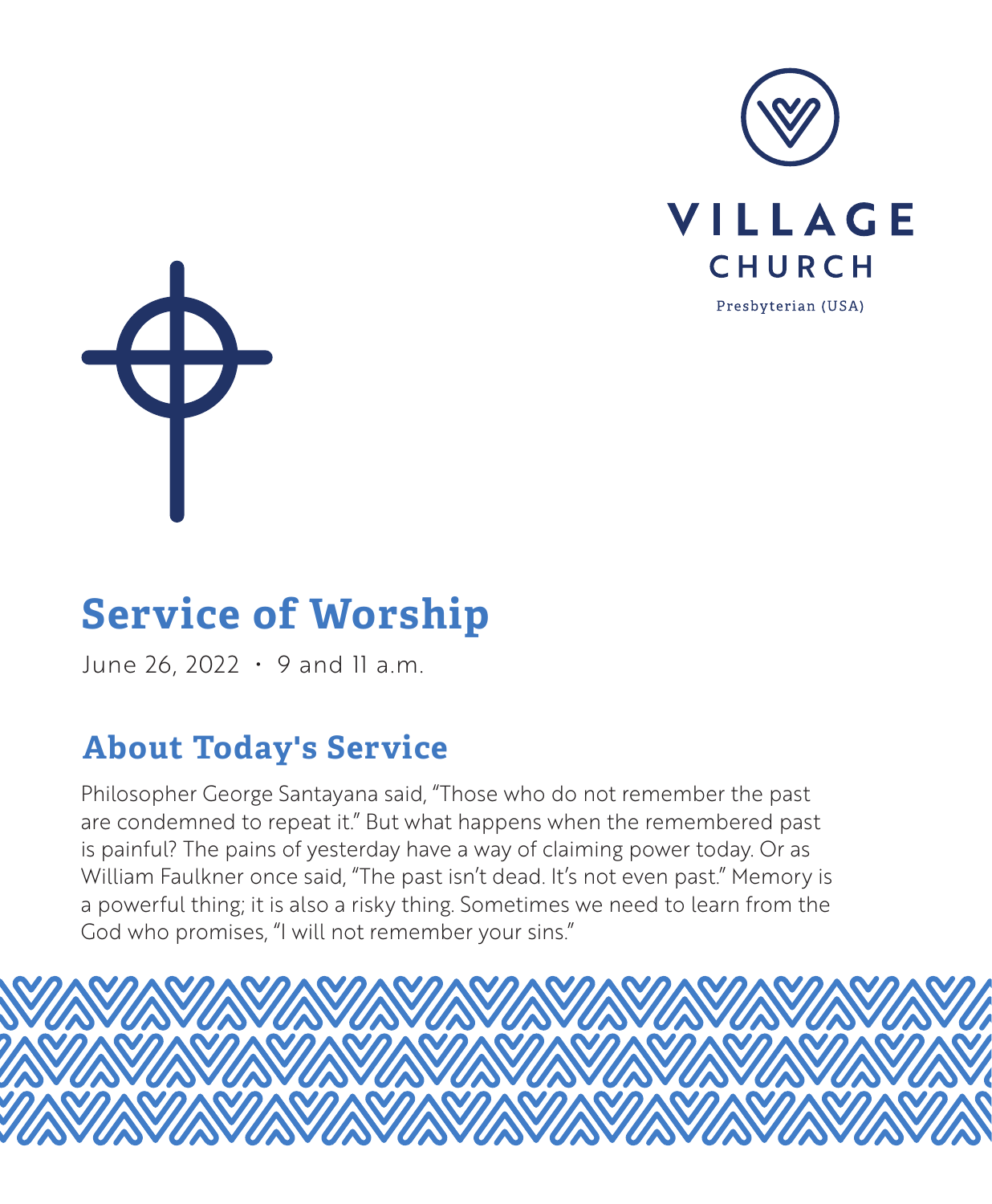## **GOD'S PEOPLE GATHER**

Prelude *A Place on the Risers for You*

Words of Welcome Rev. Tom Are, Jr.

Call to Worship **Call to Worship** Rev. Zach Walker

Our help is in the name of the Lord,

**who made heaven and earth.** So come, let us sing to the Lord, and shout with joy to the source of our salvation! **Let us come into his presence with thanksgiving, singing joyful songs of praise.**

\*Hymn, No. 267 *Come, Christians, Join to Sing!*

by John Hohl; brass quartet

\*Prayer of Confession

**God of life and light, You call us to live as the salt of the earth, light in the darkness, and love born of your own heart. Yet, we sometimes reduce your call to small measures, comforting ourselves through lowered expectations. But then, we are burdened by the weight of dreams denied, grace withheld, and lives withered by fear. We need your forgiveness, that we might be freed from a past we cannot change, and welcomed by a future in which we will all be changed.** (Silent prayer) \*Assurance of God's Grace

\*Response

**Halle, halle, halle-lu-jah! Halle, halle, halle-lu-jah! Halle, halle, halle-lu-jah! Hallelujah! Hal-le-lu-jah!**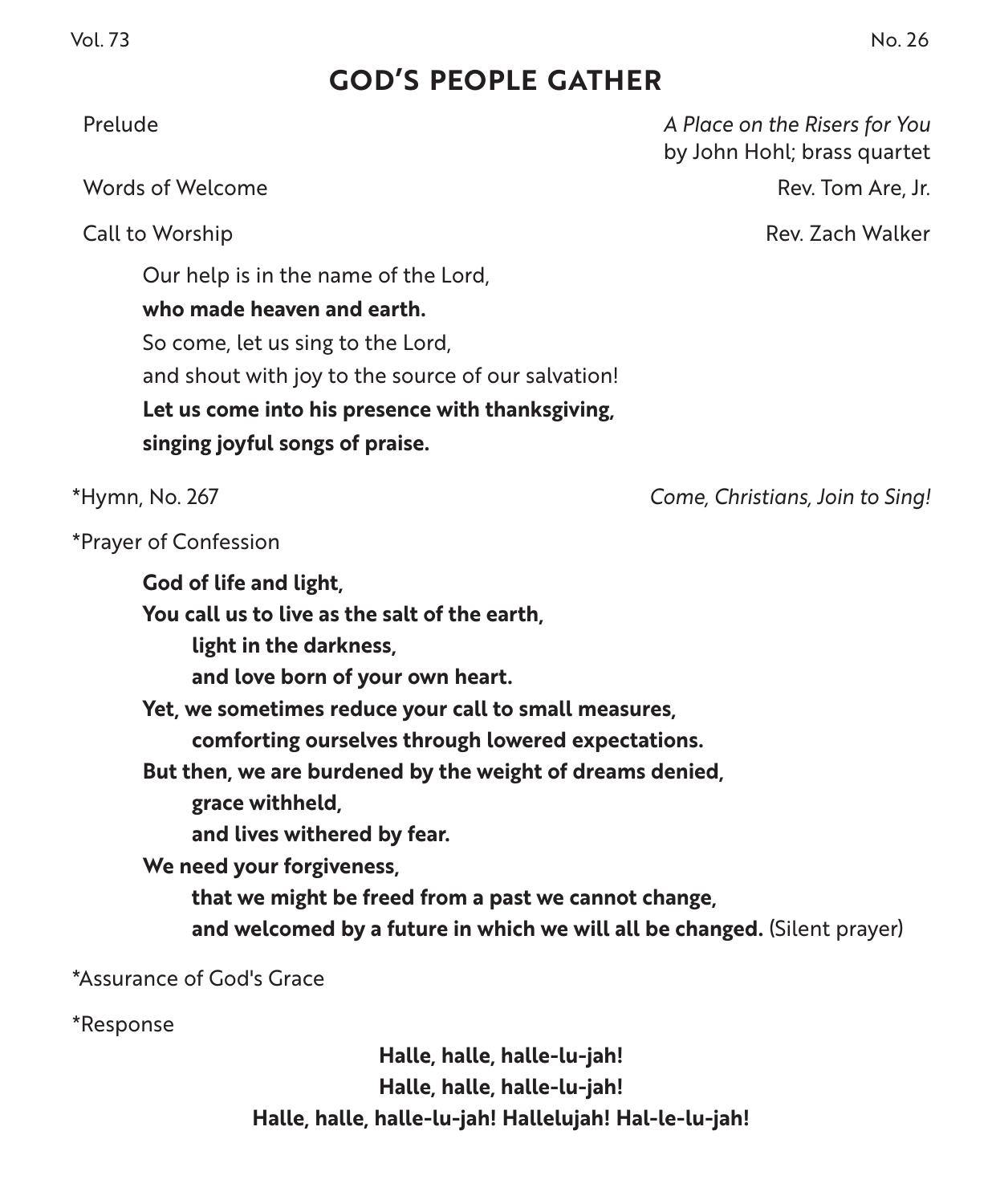\*Passing the Peace of Christ

## **PROCLAMATION OF THE WORD**

Time with the Children

Prayer for Illumination

Scripture Isaiah 43: 22-25 (pg. 659)

Call to Prayer

**Spirit of the living God, fall afresh on me. Spirit of the living God, fall afresh on me. Melt me; mold me; fill me; use me. Spirit of the living God, fall afresh on me.**

Prayers of the People and the Lord's Prayer

**Our Father, who art in heaven, hallowed be thy name.**

 **Thy kingdom come, thy will be done, on earth as it is in heaven.**

**Give us this day our daily bread;**

 **and forgive us our debts, as we forgive our debtors;**

 **and lead us not into temptation, but deliver us from evil.**

**For thine is the kingdom and the power and the glory, forever. Amen.**

Scripture Genesis 44 (selected verses)

Sermon *Forgive and Forget?* Rev. Tom Are, Jr.

## **RESPONSE TO THE WORD**

\*Hymn, No. 306 *Blest Be the Tie that Binds*

Call for the Offering

 Offertory Anthem *As Torrents in Summer* by Edward Elgar; brass quartet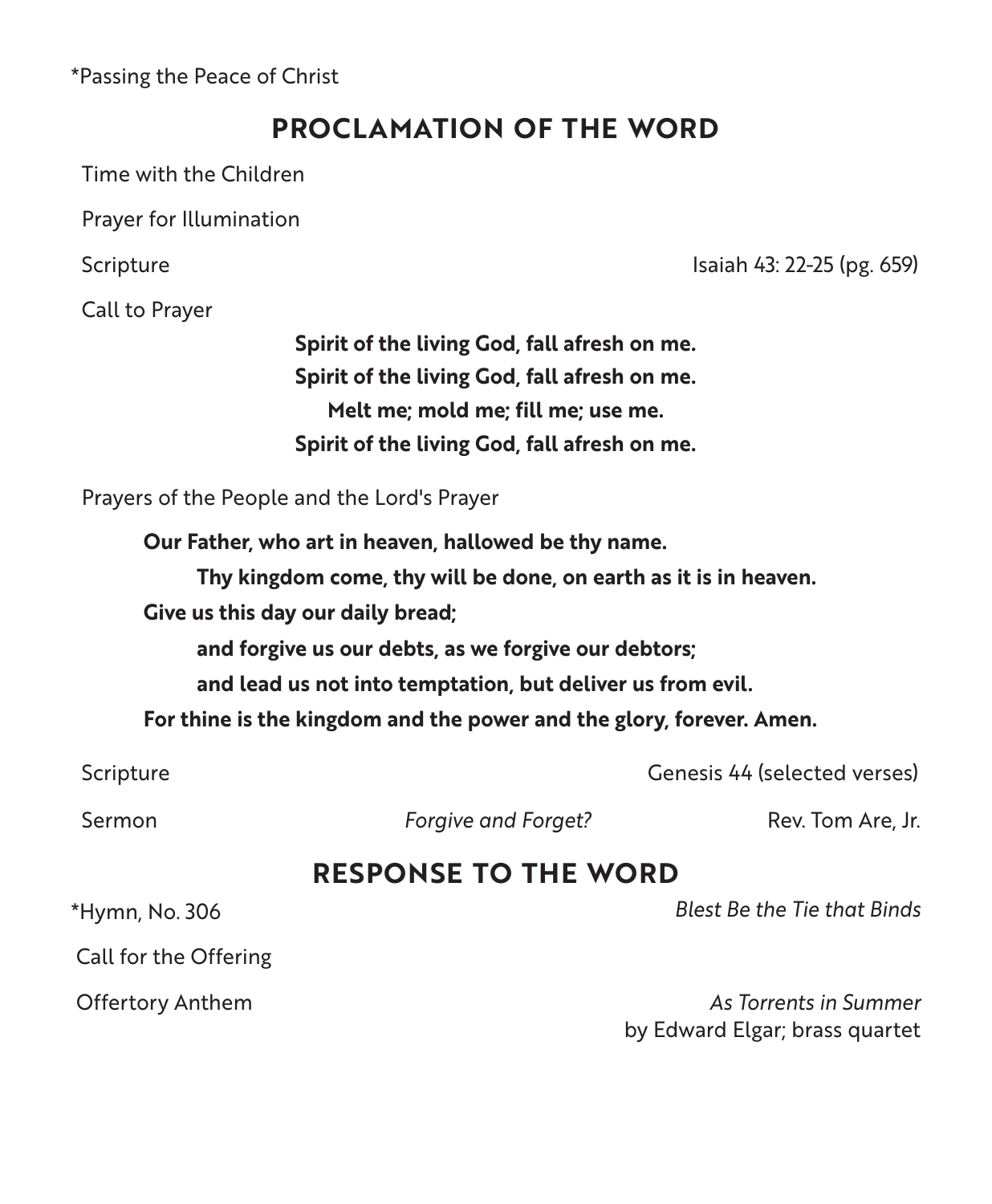#### \*Sung Response

**Praise God, from whom all blessings flow. Praise God, all creatures high and low. Alleluia, alleluia! Praise God, in Jesus fully known: Creator, Word and Spirit one. Alleluia, alleluia! Alleluia, alleluia, alleluia!**

\*Prayer of Dedication

\*Hymn, No. 547 (v. 1,2) *Go, My Children, with My Blessing*

\*Benediction

\*Benediction Response

**Go, my children, fed and nourished, closer to me. Grow in love and love by serving, joyful and free. Here my Spirit's power filled you; here my tender comfort stilled you. Go, my children, fed and nourished, joyful and free.**

\*Postlude *Fanfare on a Hymn Tune* arr. Dr. Christian Kreipke, organ

*\*All who are able may stand © A-705103 for all hymns*

## **ABOUT TODAY'S MUSIC**

We are delighted to welcome back Dr. Christian Kreipke as our guest organist this morning. Christian is the Chair of the Culture Cabinet at Ford Motors. He has served as organist at churches in Michigan and Kentucky, and sings in several choirs here at Village Church.

Many thanks also to this morning's brass quartet: Cynthia Szczesny and Matthew LaMar, trumpets; Casey Chlapek, horn; and Ryan Beck, trombone.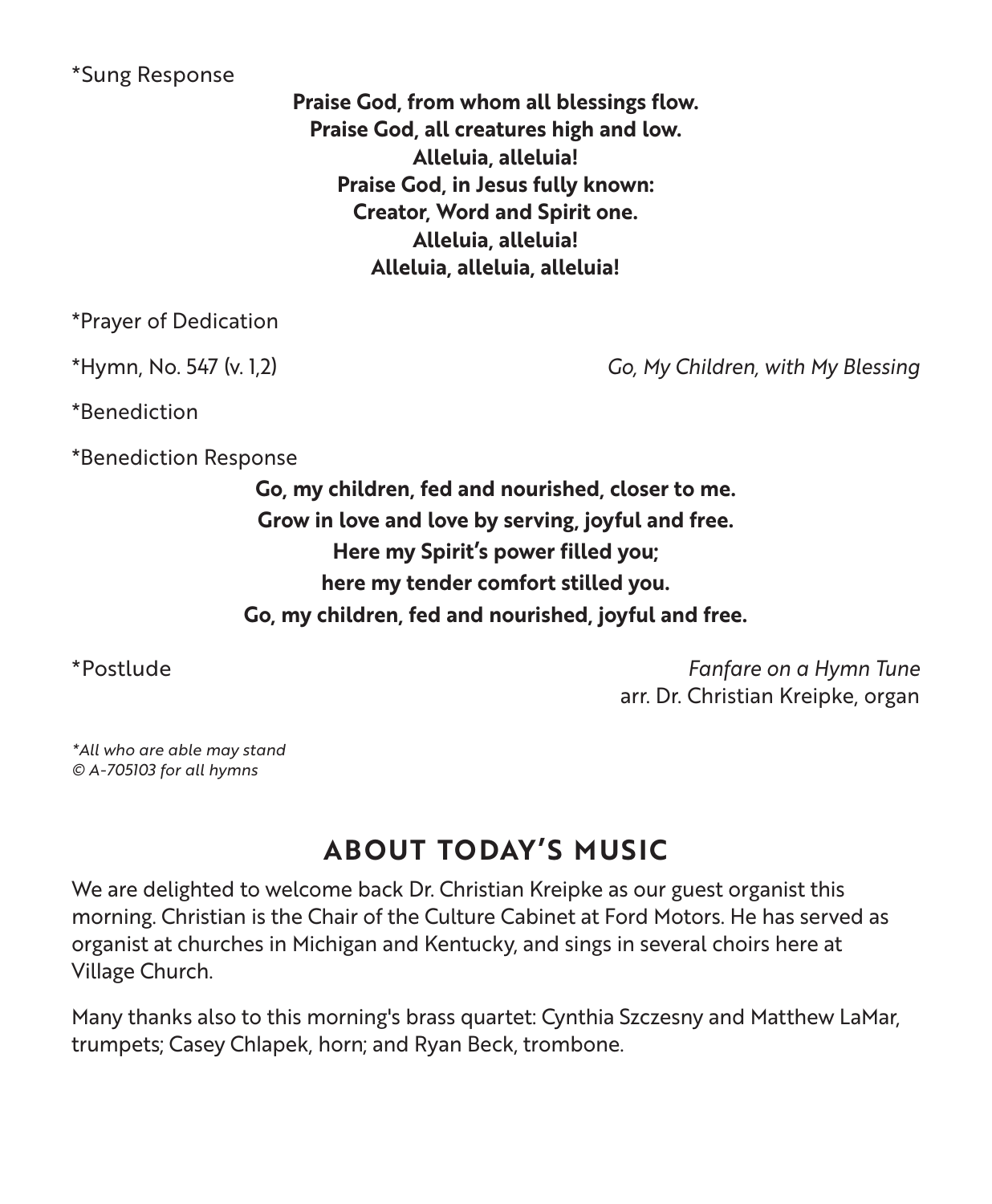## **WELCOME TO VILLAGE CHURCH**

Whether this is your first time at Village, or you come so often you call it "home," we are blessed that you are with us today. No matter where you are in your faith journey or life stage, no matter what questions or burdens you carry, Village takes seriously the call to be welcoming; we are glad you are here. Every Sunday we gather to read the old story, sing hymns (some of which our grandparents sang), while also engaging the world in which we live this minute through sermons and prayer. By connecting the story of our lives to the story of Christ's life, we discover hope and even joy.

If you are new to us, stick around after the service. Introduce yourself to one of our pastors. We have tons of programs to expand your spirit and enrich your life. We would love to tell you more. Give us a try; soon you might also be calling this place "home."

Rev. Tom Are, Jr. Senior Pastor

**The flowers in the Chancel today** are given to the Glory of God in memory of Dianne Eidson by her family.

**The Gathering** – Join us for an alternative style of worship at Village Church offered 5 p.m. Sundays in Friendship Hall at our Mission Campus. Learn more at vpcthegathering.org.

**Get Village Church news & updates** – Sign up to receive the weekly eNews, Rev. Tom Are Jr.'s weekly eNote and Daily Devotionals emails at villagepres.org/subscribe.

**Follow us on Facebook** @VillagePres – **Follow us on Instagram** @VillageChurchPV Subscribe to **Village Pres Sermon Podcasts** on Apple Podcasts, Google Podcasts, Spotify & Stitcher.

#### **Summer Break for The Village Cup**

The Village Cup will be closed June 27-July 2 and July 4-8. The Cup will observe regular business hours Sunday mornings.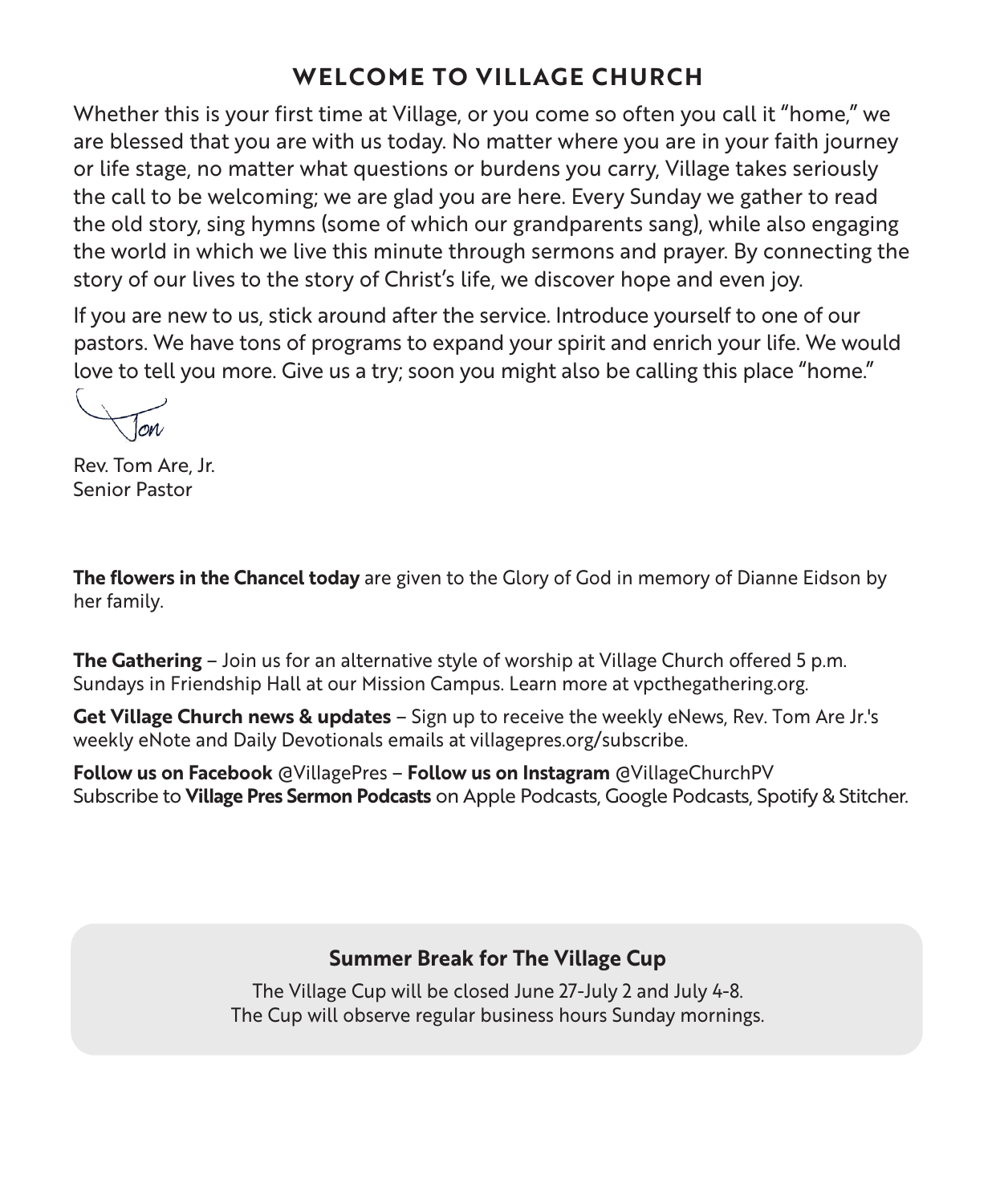## **ADULT FAITH FORMATION**

**Fall Village U Class Ideas Wanted** – We will soon be planning our fall 2022 Village U course catalog. Do you have an interesting idea for a class? Or do you know of someone who would like to teach a class? Contact laura.hobbs@villagepres.org with any course suggestions by June 30.

## **CHILDREN & FAMILY MINISTRY**

**Child Care** is available on the first floor during 9 a.m. & 5 p.m. services. Infants to 4-year-olds in Rooms 114, 111 and/or 106.

**Summer Lighthouse Sunday Fundays,** 9-10 a.m. incoming K-6th graders. Join us in Room 307 for a broadly graded morning as we explore mission opportunities and how to spread kindness.

**Please Note** – No child care for infants through 4 years old next Sunday, July 3. The Mother's Room is available for parents to use. Also, no Sunday Funday on July 3. Children are encouraged to worship with their families.

#### **MISSION**

**The Food Pantry** is asking for canned vegetables this week. Each family receives a minimum of six cans on their visit. If everyone donated several cans of their favorites, think how that would fill up the shelves with corn, carrots, green beans, peas, tomatoes, etc. for the clients. The Clothes Closet is asking for kitchen supplies-pots and pans, cooking and baking utensils. We are thankful for your generosity.

#### **MUSIC**

**Sing In Summer Choir** – We would love to have you join us! We'll be singing in the 11 a.m. service Sundays, July 10-31, rehearsals at 10:10 a.m. in the Chapel before the 11 a.m. service. No choir robes. Sit with the congregation. It's a great chance to get a sample of singing with our choirs. At this time we are asking that singers only participate if they are vaccinated for COVID-19. Contact Will Breytspraak, director of music, with any questions at william.breytspraak@villagepres.org.

**Village Voices Announces 2022-23 Season** – Registration is currently open to all 7-12 graders. It's going to be a fun-filled year with a lot of music and fellowship. The season begins on Aug. 20. Contact Dr. Josh Maize at josh.maize@villagepres.org for questions and more information.

## **PASTORAL CARE**

**Summer Session of Growing Through Grief Starts in July** - Growing through Grief will meet at 5:30 p.m. on five consecutive Wednesdays, July 13-Aug. 10 in Room 132 at the Mission Campus. You will receive your own copy of "Understanding Your Grief–Ten Essential Touchstones for Finding Hope and Healing Your Heart." Growing Through Grief is free and open to all; registration is required. Contact Linda Alley at 913-671-2327 or linda.alley@villagepres.org to register.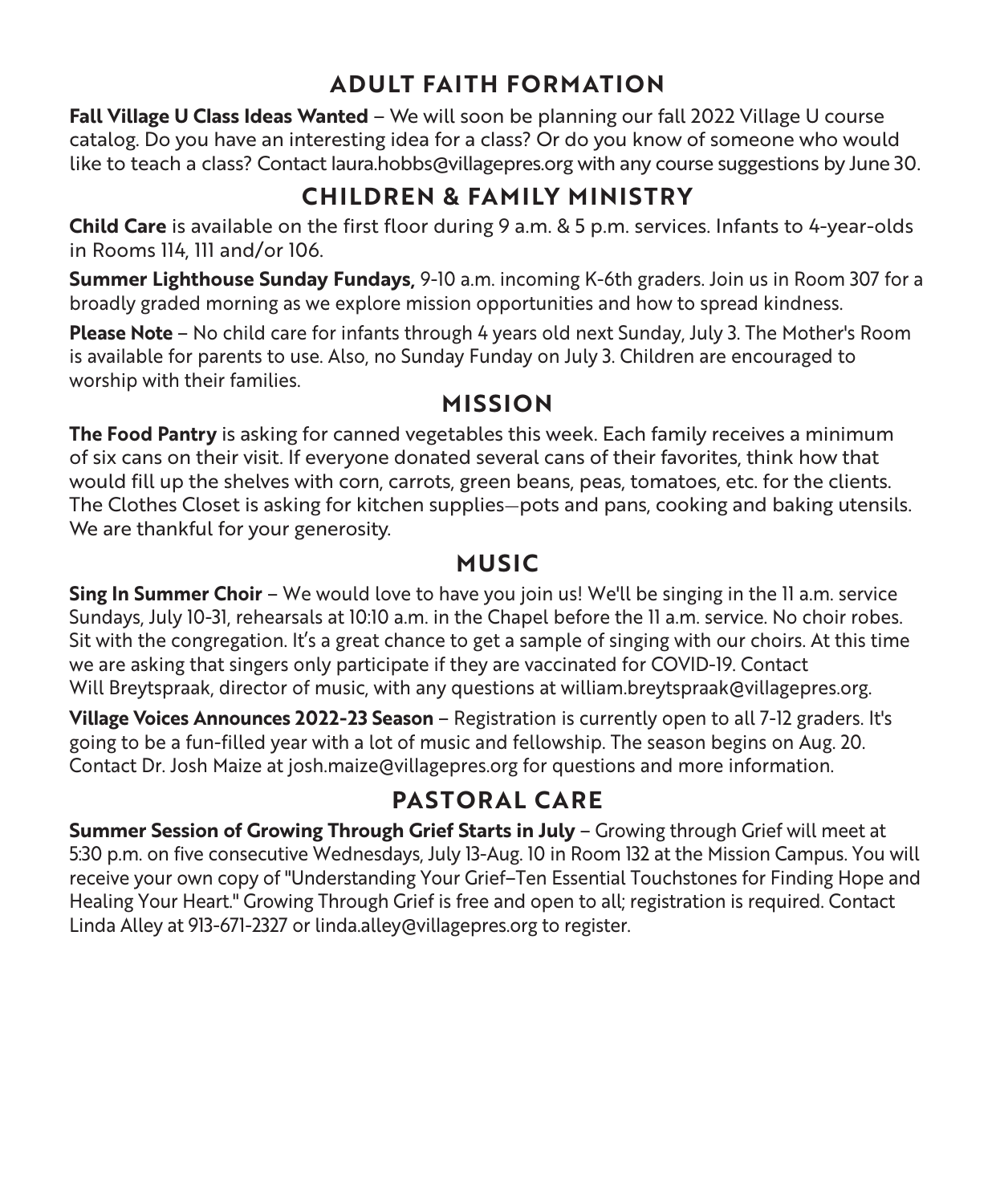## **YOUNG ADULT MINISTRY**

Young Adult Ministry is for all people in their 20's and 30's.

**Summer Bible Study** – "Not for Children, the Stories We Didn't Learn in Sunday School" continues Wednesday, June 29, 7-8:30 p.m. This summer we're re-learning some old stories, as we haven't heard them before. Next lesson: "The Bald Man & the Bears-Even the Holiest Get Triggered." Rev. Hallie Hottle is leading. Snacks included. Bible expertise not required, but sense of humor helpful. All 20's and 30's invited! RSVP and more info online: VillagePresYA.org/summer.

**Happy Hour** – 5-7 p.m. Friday, July 8, at Up-Down. Let's play! Join us for eats, drinks, games and casual conversation. If you're looking for an easy way to meet other people in this community, this is for you! RSVP and more info online: VillagePresYA.org/summer.

**Second Sunday Worship & Dinner** – 6-7 p.m. Sunday, July 10. Every second Sunday this summer we'll worship together in the Gathering at 5 p.m. in Friendship Hall, then gather in the Young Adult Room for pizza and conversation after. RSVP online: VillagePresYA.org/summer.

**Mornings w/Mamas** – 9:30-11 a.m. Tuesday, July 12. All young adult moms! Free child care is provided or keep your kiddo(s) with you. We'll gather in the Young Adult Room for a morning of conversation and connection. This month's topic: "Who Am I Now? Discerning Identity After Motherhood." Sign up: VillagePresYA.org/parents.

## **YOUTH MINISTRY**

**Summer Programming** – Join us for weekly summer activities, no sign-up required!

**Gathering & PGG (MS & HS)** – 5-7 p.m. Sundays. **MS Mondays** – 7-9 p.m. Mondays. **HS Late Nite** – 8-10 p.m. Tuesdays. **Service Days (MS & HS)** – 9:30 a.m.-12:30 p.m. Wednesdays.

**New baby births** – We want to meet your little one and give them a gift. Come by the Children & Family Ministry office or email kidsinfo@villagepres.org.

**Prepare for baptism** – For infants and children, contact kate.ruecker@villagepres.org. For adults, contact nancy.gatewood@villagepres.org.

**Plan your wedding** – Contact weddings@villagepres.org

**Add someone to the prayer list** – Contact pastoral-care@villagepres.org

**Join the church** – Contact nancy.gatewood@villagepres.org